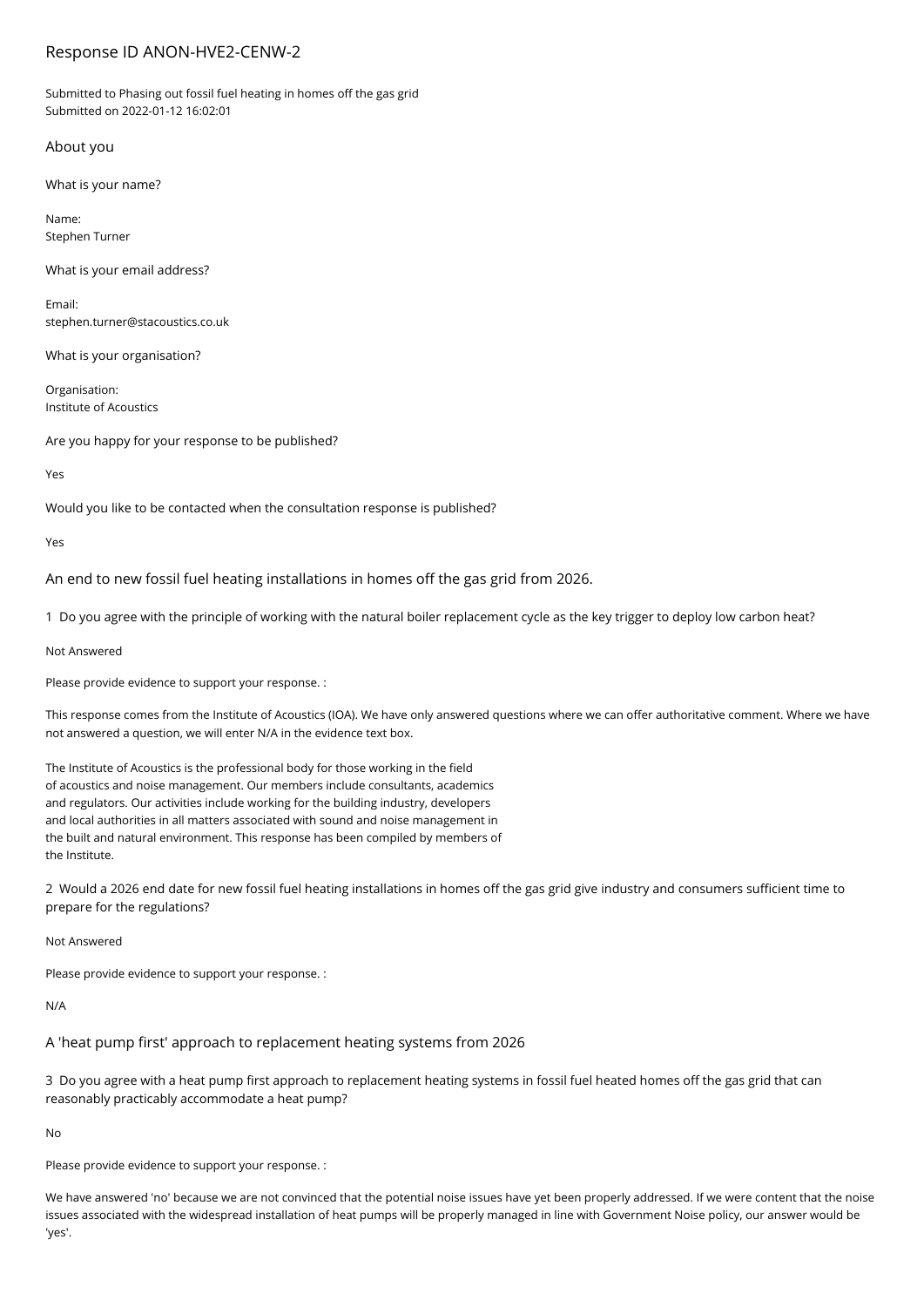It is noted that the word 'noise' appears just once in the consultation document and once in the Impact Assessment. In the former, the quote is:

"In 2019, BEIS launched a £14.6 million Electrification of Heat Demonstration Project. The project aims to raise awareness and demonstrate the feasibility of a large-scale rollout of heat pumps by installing them in a representative range of up to 750 homes, alongside new products and services designed to overcome many of the key barriers to deployment, such as operating costs, space, disruption, thermal comfort, noise and aesthetics."

Where can details of the noise aspect of that research be found? Has the work been completed? What were the results? Have they been peer reviewed?

In the Impact Assessment, the quotation is:

"Modelled technical suitability of electric low temperature heat pumps is based on consideration of thermal and electrical constraints at dwelling levels. This does not consider additional constraints such as space, noise, aesthetics and the implications for the low voltage network."

It is clear that the potential constraint of noise has not yet been fully evaluated and addressed.

It must be made clear that the Institute of Acoustics (IOA) recognises that fossil fuel heating systems contributes to climate change. However, we caution against assuming at this stage that heat pumps are the obvious solution. As the IOA said to the Parliamentary and Scientific Committee at a meeting in 2020, for most domestic situations, replacing a gas boiler with a heat pump is changing from a small fan that operates indoors to a larger fan that operates outside. There are potential noise and vibration impacts that could affect both the user of the pump and their neighbours.

The noise issue was recognised when heat pumps attracted permitted development rights around 12 years ago. The noise element of the Microgeneration Certification Scheme (MCS) was developed to help reduce adverse impacts that might arise from the installation of such pumps. It was designed to be a relatively simple approach, but that inevitably meant that compromises had to be made in the detail. So the IOA urges the Government not to think that this MCS can simply be rolled out as a means of managing the noise now. The issue of noise from heat pumps needs much more consideration.

In response to this consultation, the IOA canvassed views of some of its members regarding their experience of noise from heat pumps. From their responses, five conclusions can be drawn:

1. The use of heat pumps does cause adverse noise impacts and at times significant adverse impacts, both of which must be addressed to comply with Government policy;

2. Installing heat pumps such that the noise is effectively managed will at times require specific mitigation in the form, for example, of acoustic enclosures;

3. Undertaking retrospective mitigation for pumps installed under permitted development rights can be hindered by the rules associated with the size of the units;

4.There is no consistency in the format of the data published by manufacturers regarding the noise emission from their units. The data is sometimes limited to either sound power or sound pressure levels. Information about the frequency spectrum of the noise emission and the directivity characteristics are sometimes missing. The lack of such data makes assessing the potential noise impact and what, if anything, needs to be done to mitigate it very challenging; and

5. Heat pumps can exhibit acoustic characteristics, e.g. tonality and impulsivity, which can exacerbate the adverse impact perceived and which are not reflected in single overall noise level values.

A paper published by one of our members in 2019 explores further some of these issues: SOUND FROM DOMESTIC AIR SOURCE HEAT PUMPS: A CASE STUDY by Matt Torjussen, Proceedings of the Institute of Acoustics, Vol. 41. Pt. 1. 2019.

Please do contact us if you would like a copy of this paper.

Given the importance of this issue, the IOA has also commenced a survey of acousticians, regulators and the general public regarding their experience of noise from air source heat pumps. It is early days for the survey, but again, the Institute would be happy to meet with you to discuss our findings.

In any event, with the wealth of experience that some of our members have on this issue, the IOA is keen to meet with you to try to identify the necessary solutions so that noise from heat pumps does not become an obstacle to addressing fossil fuels as a means of heating a home. Please do contact us.

4 Do you have any views on the design or content of guidance that will help households and installers determine whether it is reasonably practicable to install a heat pump?

Please provide your answer in this space. :

It is very important that the processes to be followed to manage effectively the noise from heat pumps is clearly set out in the guidance. Again the IOA would be happy to assist with this aspect. Please do contact us.

5 Do you have any additional evidence on the size and characteristics of the cohort of homes off the gas grid that have the greatest deployment potential for ground source heat pumps?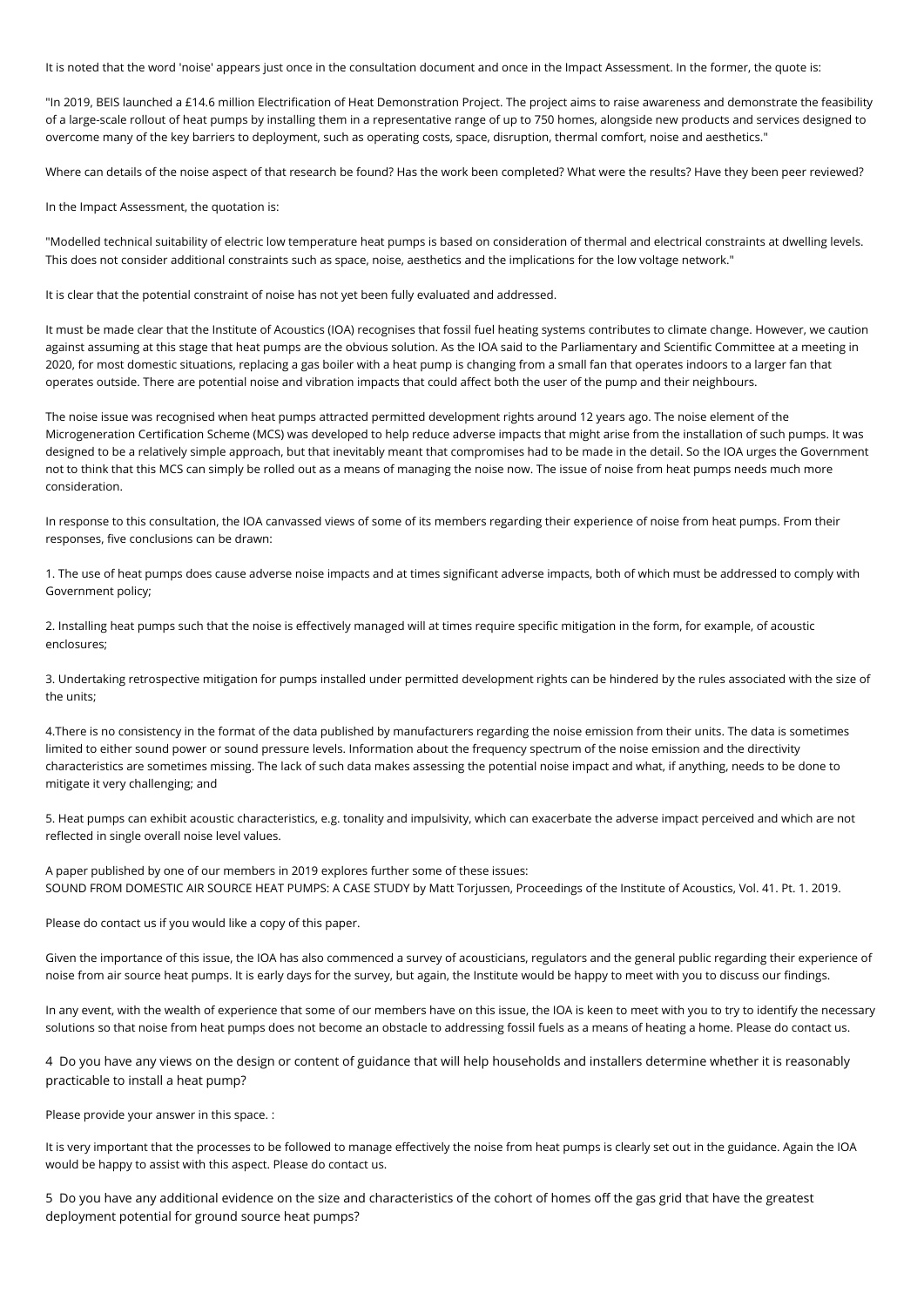Please provide your evidence in this space. :

#### N/A

Require high performing replacement heating systems where heat pumps cannot reasonably practicably be installed

6 Do you agree that the performance of replacement heating systems in homes off the gas grid that cannot reasonably practicably accommodate a heat pump should reflect the current high standards of performance that can be delivered through high temperature heat pumps and solid biomass systems?

### Not Answered

Please provide evidence to support your answer. :

#### N/A

7 Do you agree that future use of solid biomass to decarbonise heat in homes off the gas grid should be limited to rural, off-gas grid areas where air quality can be better controlled, and in 'hard to treat' properties that are not suitable for other low carbon heating technologies?

### Not Answered

Please provide evidence to support your response. :

#### N/A

8 Do you have any views on the development of heating fuels and systems which will be consistent with wider government objectives on net zero emissions, environmental sustainability and air quality, and offer a secure and affordable fuel supply to consumers, from 2026?

Please provide evidence to support your answer. :

Only to say that the criteria should be extended so that the systems also comply with the Government's noise policy.

A potential end to the use of fossil fuel heating in all homes off the gas grid by the late-2030s

9 Do you agree with an end date for the use of remaining fossil fuel heating in homes off the gas grid by the late 2030s?

### Not Answered

Please provide evidence to support your answer. :

#### N/A

10 Do you have any views on measures the Government could introduce to ensure that fossil fuel heating will no longer be used in homes off the gas grid by the late 2030s?

Please provide evidence to support your answer. :

In the context of our response - ensuring that the noise issues associated with heat pumps are properly addressed

### Enforcement

11 Do you have any views on how best to ensure compliance with the proposed regulations laid out through this consultation?

Please provide evidence to support your answer. :

### N/A

### Running Costs

12 Do you have any views on what more could be done to address financial barriers to heat pump deployment?

Please provide evidence to support your answer. :

N/A

13 Do you have any views on how we should encourage smart-enabled heating in homes off the gas grid?

Please provide evidence to support your response. :

N/A